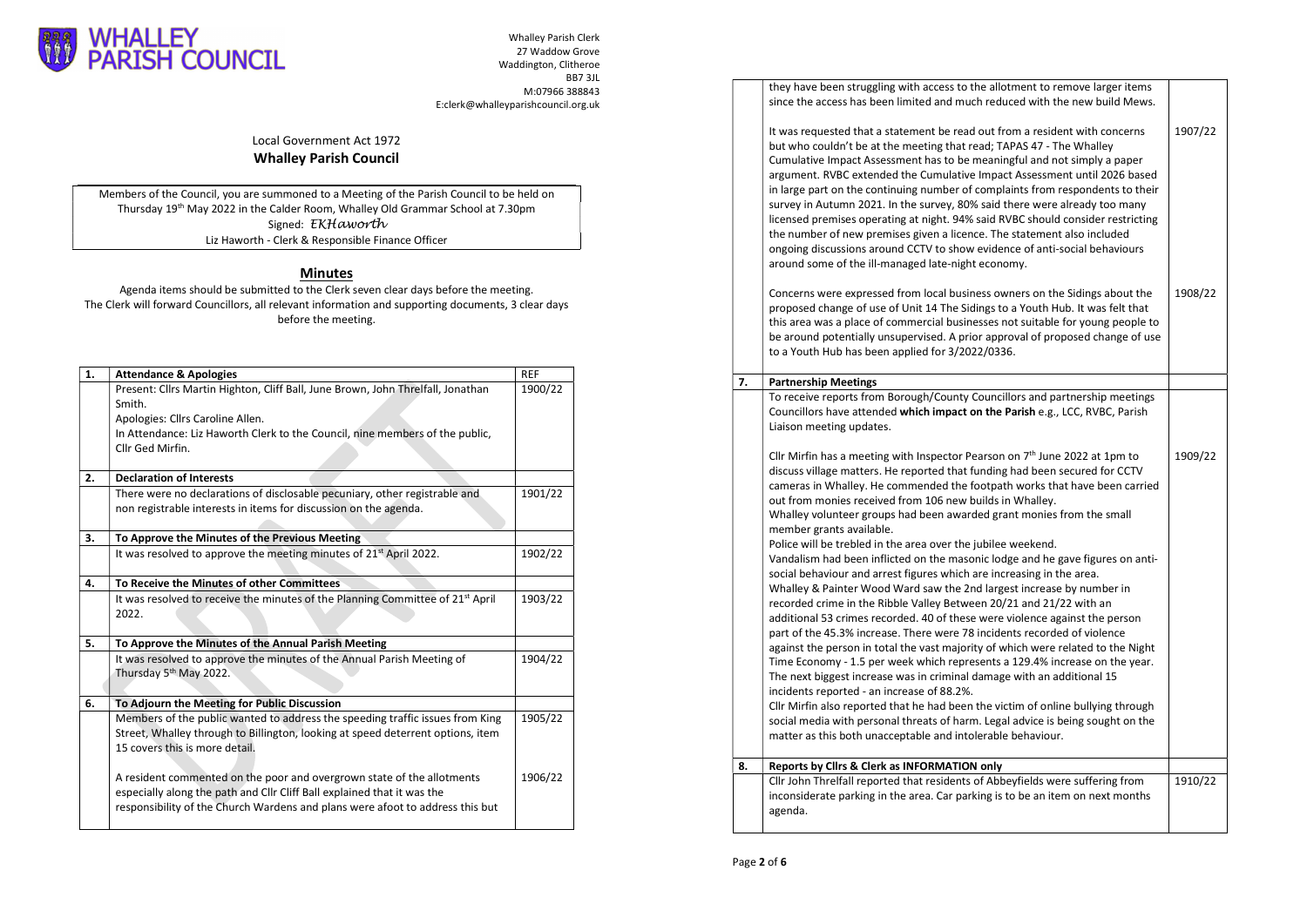|     | Cllr Cliff Ball reported that ADAM COTTAM ALMSHOUSES - The Contractor has<br>completed all pointing to the chimneys. Once the old flags had been removed it<br>was possible to thoroughly examine the roof timbers - this revealed that the<br>roof had in fact moved 4" backwards leaving some front spars perilously close<br>to becoming detached from the purlins. New spars have been installed with<br>new bracing cross bars fitted to strengthen the structure. All timbers have been<br>treated to prevent woodworm. Barge boards have been replaced - the roof is<br>now ready to be re-slated. CHURCHYARD COMMITTEE Just the Bier House path<br>to complete; contractor to order new flags. No progress with the tree removal. |         |
|-----|-------------------------------------------------------------------------------------------------------------------------------------------------------------------------------------------------------------------------------------------------------------------------------------------------------------------------------------------------------------------------------------------------------------------------------------------------------------------------------------------------------------------------------------------------------------------------------------------------------------------------------------------------------------------------------------------------------------------------------------------|---------|
|     | Cllr June Brown attended a meeting at Whalley Grammar School. Expenses have<br>increased considerably for them and are looking to recruit new users for room<br>rentals to increase income.                                                                                                                                                                                                                                                                                                                                                                                                                                                                                                                                               | 1911/22 |
|     | Cllr Martin Highton commented on the trespassing of the property Bridge End<br>and was to discuss this and other matters at the meeting with the Police held<br>Friday 20 <sup>th</sup> May at 11am.                                                                                                                                                                                                                                                                                                                                                                                                                                                                                                                                      | 1912/22 |
|     | Cllr Jonathan Smith reported that Environmental Health have been involved<br>with the excessive noise from night time business on Queen Street and had<br>requested the Aviary put some measures in place to reduce the volume of<br>sound.                                                                                                                                                                                                                                                                                                                                                                                                                                                                                               | 1913/22 |
| 9.  | Benny's Bar                                                                                                                                                                                                                                                                                                                                                                                                                                                                                                                                                                                                                                                                                                                               |         |
|     | There was nothing to report on Bennys Bar other than WPC are content they<br>are upholding their agreement made at the meeting in December 2021.                                                                                                                                                                                                                                                                                                                                                                                                                                                                                                                                                                                          | 1914/22 |
| 10. | <b>ASB Meeting Dates</b>                                                                                                                                                                                                                                                                                                                                                                                                                                                                                                                                                                                                                                                                                                                  |         |
|     | An alternative meeting has now been arranged to be held at Clitheroe Police<br>station on Friday 20 <sup>th</sup> May 2022 at 11am. 'Working together for Whalley'                                                                                                                                                                                                                                                                                                                                                                                                                                                                                                                                                                        | 1915/22 |
| 11. | Clitheroe Police Station Meeting-working together for Whalley                                                                                                                                                                                                                                                                                                                                                                                                                                                                                                                                                                                                                                                                             |         |
|     | Cllr Highton & Cllr Threlfall will attend the meeting on behalf of WPC. Items to<br>discuss will include anti-social behaviours around the late-night economy,<br>vandalism, youth hub, Police visibility - more out on the street Police rather<br>than just driving through, CCTV and speeding issues.                                                                                                                                                                                                                                                                                                                                                                                                                                  | 1916/22 |
| 12. | Path improvement funding from the PNFS (Peak & Northern Footpaths<br>Society).                                                                                                                                                                                                                                                                                                                                                                                                                                                                                                                                                                                                                                                            |         |
|     | It was resolved to join the PNFS at a cost of £22.50 per annum.                                                                                                                                                                                                                                                                                                                                                                                                                                                                                                                                                                                                                                                                           | 1917/22 |
| 13. | Queens Platinum Jubilee                                                                                                                                                                                                                                                                                                                                                                                                                                                                                                                                                                                                                                                                                                                   |         |
|     | Requests for funding for Queen Street resident's street party to beautify the<br>paths and alley areas surrounding Queen Street with plantings, bunting and<br>flags for the Jubilee celebrations and thereafter to improve the area. WPC<br>agreed to contribute £250 for decorations and plants.                                                                                                                                                                                                                                                                                                                                                                                                                                        | 1918/22 |
| 14. | The Two Toms Trail - Proposal for a Tom Stephenson plaque in Whalley                                                                                                                                                                                                                                                                                                                                                                                                                                                                                                                                                                                                                                                                      |         |
|     | It was resolved to approve and erect a plaque in Vale Gardens to mark<br>the walking trail between Whalley, Colne and Earby to celebrate the                                                                                                                                                                                                                                                                                                                                                                                                                                                                                                                                                                                              | 1919/22 |

|     | work of two Lancashire countryside campaigners - Tom Stephenson and                                                   |         |
|-----|-----------------------------------------------------------------------------------------------------------------------|---------|
|     | Tom Leonard. Clerk to email Nick Burton to coordinate the details with                                                |         |
|     | Cllr Jonathan Smith with the wording and placement of the plaque.                                                     |         |
|     |                                                                                                                       |         |
| 15. | Meeting with the Deputy Police and Crime Commissioner for Lancashire re                                               |         |
|     | Traffic Speeding Issues in Whalley.<br>Cllrs John Threlfall, Martin Highton & June Brown attended a meeting held with | 1920/22 |
|     | Andy Pratt on Monday 9 <sup>th</sup> May 2022 and to consider Traffic Calming Measures.                               |         |
|     | Cllr Threlfall reported the discussions with Andy Pratt Deputy Police and Crime                                       |         |
|     | Commissioner;                                                                                                         |         |
|     | There is no magic bullet<br>$\bullet$                                                                                 |         |
|     | The aim is for prevention rather than just reduction.                                                                 |         |
|     | Technology                                                                                                            |         |
|     | Variable Message Signs (VMS) are effective but only temporarily.<br>٠                                                 |         |
|     | Speed Indicator Devices (SpIDs) are effective and can be moved around.<br>$\bullet$                                   |         |
|     | Following an approach by AP an offer has been made by a member<br>$\circ$                                             |         |
|     | of a nearby Parish Council to assist us if we go down that route.                                                     |         |
|     | Handheld devices are available and members of the public can be trained;<br>$\bullet$                                 |         |
|     | in some areas children and young people have been involved. A local                                                   |         |
|     | community partnership could take ownership of such a scheme.                                                          |         |
|     | Rubber speed sensor strips can be used for speed surveys; they are<br>$\bullet$                                       |         |
|     | unobtrusive; LCC could do this but there may be a cost.                                                               |         |
|     | ACTION: JST has made an enquiry.<br>$\circ$                                                                           |         |
|     | The Speed Camera vehicle was discussed and previous comments that the<br>٠                                            |         |
|     | location on Mitton Road where it has previously been used may not be safe.                                            |         |
|     | AP commented that the vehicle in current use is much bigger and may well                                              |         |
|     | not be suitable in this location.                                                                                     |         |
|     | "Soft" Measures                                                                                                       |         |
|     | Mannequins (silhouettes of children for example) placed at appropriate<br>٠                                           |         |
|     | locations can be effective.                                                                                           |         |
|     | Suggested by AP that worn "SLOW" markings in the Mitton Road<br>٠                                                     |         |
|     | carriageway be logged on LCC's Report-It service seeking a refresh.                                                   |         |
|     | ACTION: JST has done this.<br>$\circ$                                                                                 |         |
|     | In some areas, wheelie bins have had 30mph stickers placed on them so<br>٠                                            |         |
|     | that on collection day there is a very intensive reminder of the local speed                                          |         |
|     | limit.                                                                                                                |         |
|     | LCC may be able to provide signage e.g. "Slow Down, Save Lives" which<br>٠                                            |         |
|     | could be placed on lighting columns and so on. Only LCC will place                                                    |         |
|     | "Community Concern, Speed Area" signage.                                                                              |         |
|     | ACTION: JST has contacted the Officer at LCC to find out what<br>$\circ$                                              |         |
|     | signage is available to Parish Councils.                                                                              |         |
|     | Operation Snap: https://www.lancashire.police.uk/op-snap-public-<br>٠                                                 |         |
|     | submission-of-dashcam-footage-faqs/                                                                                   |         |
|     | Mobile app https://www.lancashire.gov.uk/roads-parking-and-                                                           |         |
|     | travel/report-it/report-it-on-the-go/                                                                                 |         |